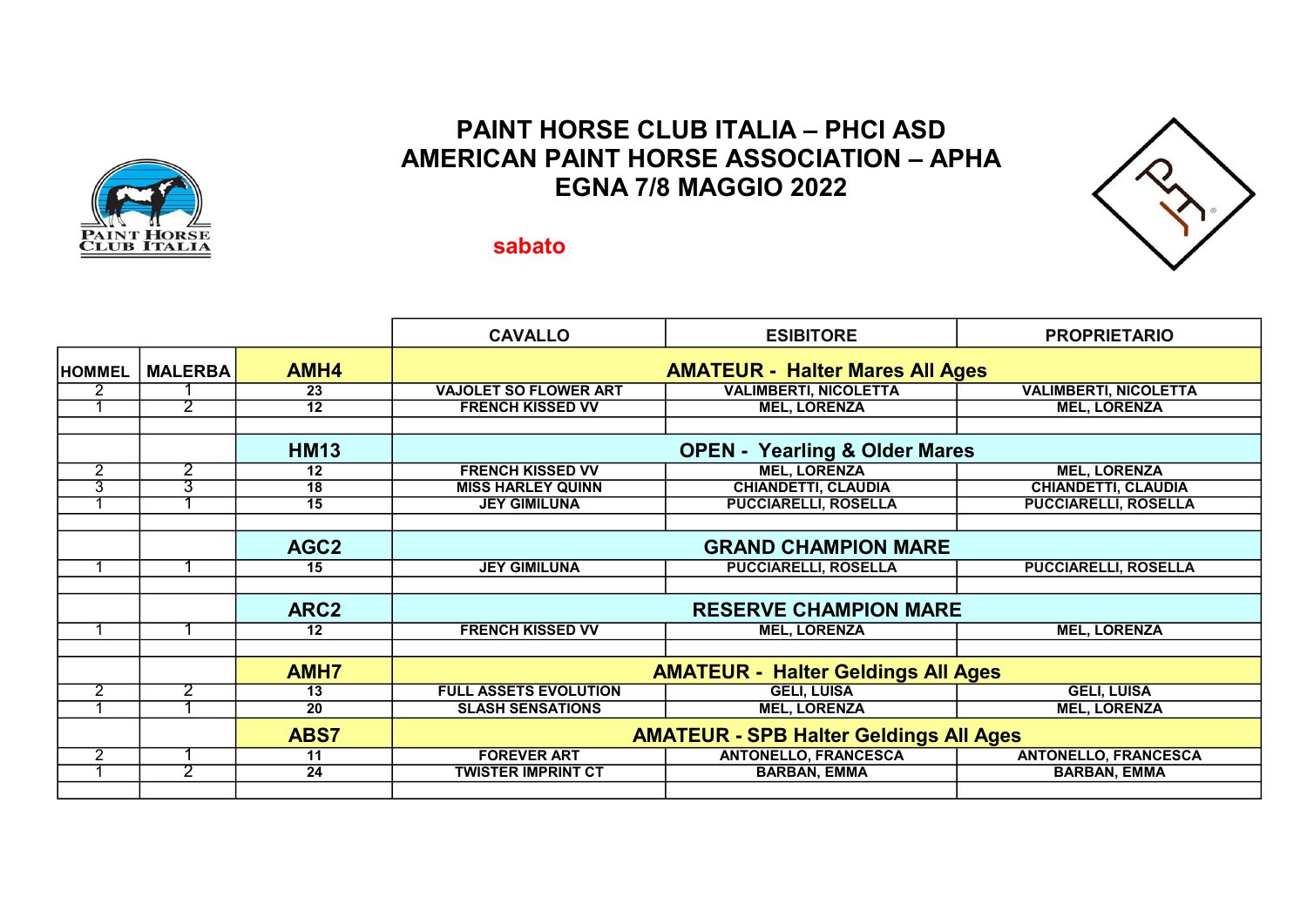|                |                      | <b>HG13</b>        | <b>OPEN - Yearling &amp; Older Geldings</b>               |                                |                              |  |
|----------------|----------------------|--------------------|-----------------------------------------------------------|--------------------------------|------------------------------|--|
| $\overline{2}$ | 2                    | 10                 | <b>DOUBLEINVESTMENTASSET</b>                              | <b>CHIANDETTI, CLAUDIA</b>     | <b>CHIANDETTI, CLAUDIA</b>   |  |
| -1             |                      | $\overline{16}$    | <b>LET HIM SHINE</b>                                      | <b>SIMEONI, IVAN</b>           | <b>GAZZOLA, MOIRA</b>        |  |
|                |                      |                    |                                                           |                                |                              |  |
|                |                      | BHG1               | <b>OPEN - SPB Halter Geldings All Ages</b>                |                                |                              |  |
|                |                      | $\overline{11}$    | <b>FOREVER ART</b>                                        | <b>SIMEONI, RUDY</b>           | <b>ANTONELLO, FRANCESCA</b>  |  |
|                |                      |                    |                                                           |                                |                              |  |
|                |                      | YG <sub>1</sub>    | YOUTH - Halter Geldings All Ages                          |                                |                              |  |
| -1             |                      | $\overline{16}$    | <b>LET HIM SHINE</b>                                      | <b>SIMEONI, KENDRA</b>         | <b>GAZZOLA, MOIRA</b>        |  |
| $\overline{2}$ | $\overline{2}$       | $\overline{17}$    | <b>LIGHTNING INVITATION</b>                               | <b>ZANCHETTA, VERENA</b>       | <b>ZANCHETTA, VERENA</b>     |  |
|                |                      | XG1                | YOUTH - SPB Halter Geldings All Ages                      |                                |                              |  |
| $\mathbf 1$    |                      | $\overline{24}$    | <b>TWISTER IMPRINT CT</b>                                 | <b>BARBAN, EMILIA</b>          | <b>BARBAN, EMMA</b>          |  |
|                |                      |                    |                                                           |                                |                              |  |
|                |                      |                    |                                                           |                                |                              |  |
|                |                      | ABS1               | <b>AMATEUR - SPB Halter Stallions All Ages</b>            |                                |                              |  |
| -1             |                      | $\overline{19}$    | <b>ROLL SENSATION TR</b>                                  | <b>GAZZOLA, MOIRA</b>          | <b>TRANSIT FARM</b>          |  |
|                |                      |                    |                                                           |                                |                              |  |
|                |                      | <b>OTCC</b>        | <b>OPEN - Color Class, One Yr &amp; Older - All Sexes</b> |                                |                              |  |
| $\overline{1}$ | $\blacktriangleleft$ | 15                 | <b>JEY GIMILUNA</b>                                       | <b>PUCCIARELLI, ROSELLA</b>    | <b>PUCCIARELLI, ROSELLA</b>  |  |
| 3              | $\overline{2}$       | 14                 | <b>GG SPARK LASAN</b>                                     | <b>GOZZI, GIULIA</b>           | <b>GOZZI, GIULIA</b>         |  |
| $\overline{2}$ | 3                    | 21                 | <b>SWEET INVITATION TR</b>                                | <b>SIMEONI, RUDY</b>           | <b>BRUNELLO, STEFANO</b>     |  |
|                |                      |                    |                                                           |                                |                              |  |
|                |                      | <b>ASH1 + ABSH</b> | <b>AMATEUR - Showmanship All Ages + SPB</b>               |                                |                              |  |
| $\overline{2}$ | 2                    | $\overline{23}$    | <b>VAJOLET SO FLOWER ART</b>                              | <b>VALIMBERTI, NICOLETTA</b>   | <b>VALIMBERTI, NICOLETTA</b> |  |
| 4              | 4                    | $\overline{24}$    | <b>TWISTER IMPRINT CT</b>                                 | <b>BARBAN, EMMA</b>            | <b>BARBAN, EMMA</b>          |  |
| 3              | 3                    | $\overline{20}$    | <b>SLASH SENSATIONS</b>                                   | <b>MEL, LORENZA</b>            | <b>MEL, LORENZA</b>          |  |
|                |                      | $\overline{19}$    | <b>ROLL SENSATION TR</b>                                  | <b>GAZZOLA, MOIRA</b>          | <b>TRANSIT FARM</b>          |  |
|                |                      |                    |                                                           |                                |                              |  |
|                |                      | YSH1 + XSH1        |                                                           | YOUTH - Showmanship 18 & Under | <b>SPB</b><br>$+$ $\,$       |  |
| $\overline{2}$ |                      | 17                 | <b>LIGHTNING INVITATION</b>                               | <b>ZANCHETTA, VERENA</b>       | <b>ZANCHETTA, VERENA</b>     |  |
| -1             | $\overline{2}$       | 24                 | <b>TWISTER IMPRINT CT</b>                                 | <b>BARBAN, EMILIA</b>          | <b>BARBAN, EMMA</b>          |  |
|                |                      |                    |                                                           |                                |                              |  |
|                |                      |                    |                                                           |                                |                              |  |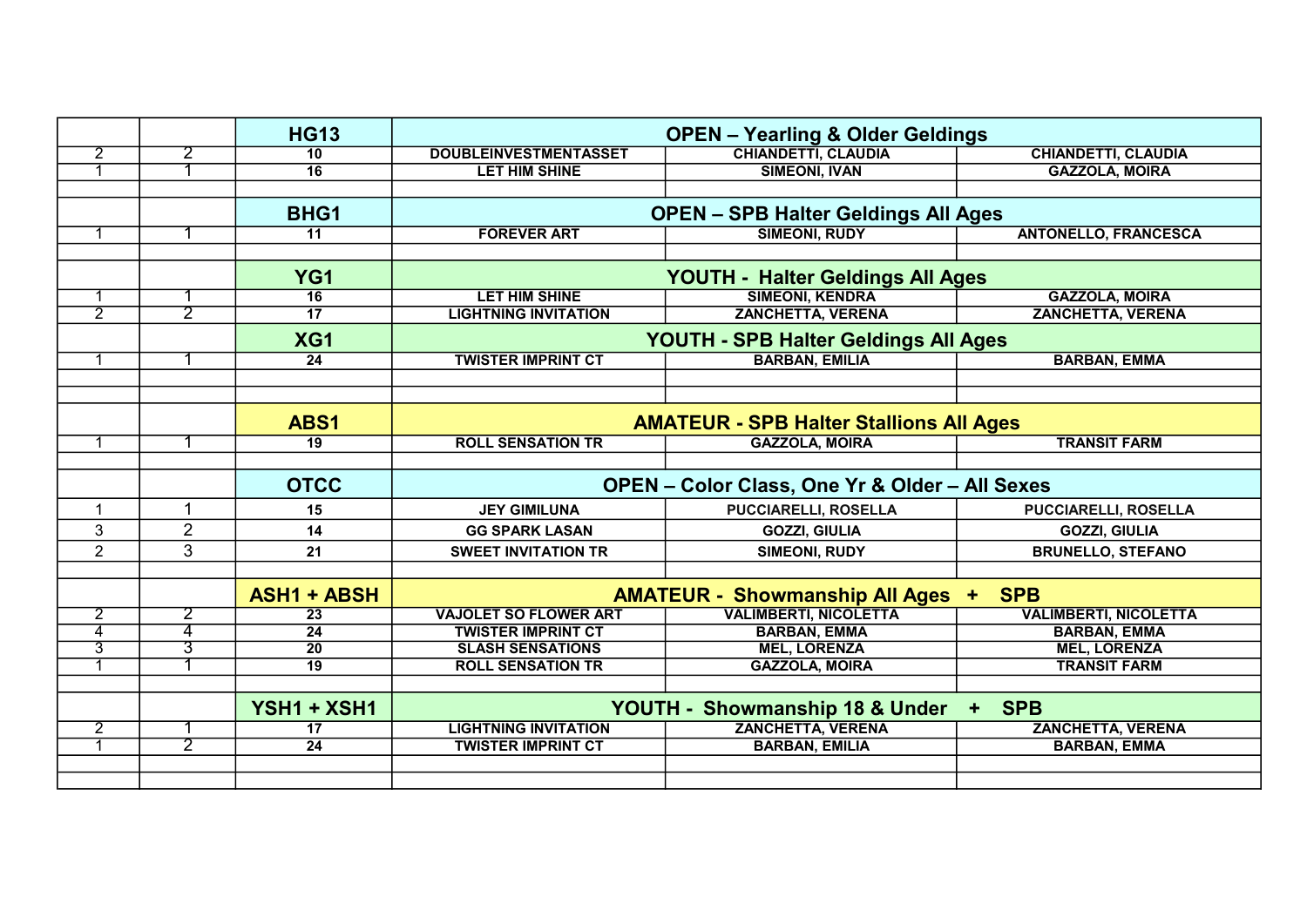|                |                |                  | <b>PHCI Novice YOUTH + AMATEUR Showmanship (not approved)</b>          |                                                      |                              |  |
|----------------|----------------|------------------|------------------------------------------------------------------------|------------------------------------------------------|------------------------------|--|
| -1             |                | 10               | <b>DOUBLEINVESTMENTASSET</b>                                           | <b>CAMPORESE, MATILDE</b>                            | <b>CHIANDETTI, CLAUDIA</b>   |  |
|                |                |                  |                                                                        |                                                      |                              |  |
|                |                |                  |                                                                        |                                                      |                              |  |
|                |                |                  |                                                                        | <b>PHCI WALK AND TROT Showmanship (not approved)</b> |                              |  |
| $\overline{2}$ | $\overline{2}$ | $\overline{22}$  | <b>TR ZIPPO BREAD</b>                                                  | <b>STRADIOTTO, ALEX</b>                              | <b>FIETTA, EMANUELE</b>      |  |
|                |                | $\overline{16}$  | <b>LET HIM SHINE</b>                                                   | <b>SIMEONI, KENDRA</b>                               | <b>GAZZOLA, MOIRA</b>        |  |
|                |                | $LLN3 + BLL3$    | <b>SPB</b><br><b>OPEN - Yearling &amp; 2 Yr Old Longe Line</b><br>$+$  |                                                      |                              |  |
| $\overline{2}$ | 2              | $\overline{18}$  | <b>MISS HARLEY QUINN</b>                                               | <b>CHIANDETTI, CLAUDIA</b>                           | <b>CHIANDETTI, CLAUDIA</b>   |  |
| $\mathbf 1$    |                | $\overline{12}$  | <b>FRENCH KISSED VV</b>                                                | <b>SIMEONI, IVAN</b>                                 | <b>MEL, LORENZA</b>          |  |
|                |                |                  |                                                                        |                                                      |                              |  |
|                |                | ALL1 + ABL2      | <b>AMATEUR - Yearling &amp; 2 Yr Old Longe Line</b><br><b>SPB</b><br>÷ |                                                      |                              |  |
|                |                | $\overline{12}$  | <b>FRENCH KISSED VV</b>                                                | <b>MEL, LORENZA</b>                                  | <b>MEL, LORENZA</b>          |  |
|                |                |                  |                                                                        |                                                      |                              |  |
|                |                |                  |                                                                        |                                                      |                              |  |
|                |                | AH1 + ABHM       |                                                                        | <b>AMATEUR - Western Horsemanship All Ages</b>       | <b>SPB</b><br>÷.             |  |
| $\overline{3}$ | 3              | 24               | <b>TWISTER IMPRINT CT</b>                                              | <b>BARBAN, EMMA</b>                                  | <b>BARBAN, EMMA</b>          |  |
| $\overline{2}$ | $\overline{2}$ | $\overline{11}$  | <b>FOREVER ART</b>                                                     | <b>ANTONELLO, FRANCESCA</b>                          | <b>ANTONELLO, FRANCESCA</b>  |  |
| -1             | $\mathbf{1}$   | $\overline{19}$  | <b>ROLL SENSATION TR</b>                                               | <b>GAZZOLA, MOIRA</b>                                | <b>TRANSIT FARM</b>          |  |
| $\overline{5}$ | 4              | $\overline{13}$  | <b>FULL ASSETS EVOLUTION</b>                                           | <b>GELI, LUISA</b>                                   | <b>GELI, LUISA</b>           |  |
| $\overline{4}$ | $\overline{5}$ | $\overline{23}$  | <b>VAJOLET SO FLOWER ART</b>                                           | <b>VALIMBERTI, NICOLETTA</b>                         | <b>VALIMBERTI, NICOLETTA</b> |  |
|                |                | <b>YH1 + XH1</b> | YOUTH - Western Horsemanship 18 & Under<br><b>SPB</b><br>$+$ $-$       |                                                      |                              |  |
| $\overline{2}$ | $\mathbf{1}$   | $\overline{24}$  | <b>TWISTER IMPRINT CT</b>                                              | <b>BARBAN, EMILIA</b>                                | <b>BARBAN, EMMA</b>          |  |
| -1             | $\overline{2}$ | $\overline{17}$  | <b>LIGHTNING INVITATION</b>                                            | <b>ZANCHETTA, VERENA</b>                             | <b>ZANCHETTA, VERENA</b>     |  |
|                |                |                  |                                                                        |                                                      |                              |  |
|                |                |                  | <b>PHCI Novice YOUTH + AMATEUR Western Horsemanship (not approved)</b> |                                                      |                              |  |
| $\overline{2}$ | $\overline{2}$ | 10               | <b>DOUBLEINVESTMENTASSET</b>                                           | <b>CAMPORESE, MATILDE</b>                            | <b>CHIANDETTI, CLAUDIA</b>   |  |
| -1             | $\overline{1}$ | 24               | <b>TWISTER IMPRINT CT</b>                                              | <b>VOLPE, LORENZO</b>                                | <b>BARBAN, EMMA</b>          |  |
|                |                |                  |                                                                        |                                                      |                              |  |
|                |                |                  | <b>PHCI WALK AND TROT Western Horsemanship (not approved)</b>          |                                                      |                              |  |
|                |                | 16               | <b>LET HIM SHINE</b>                                                   | <b>SIMEONI, KENDRA</b>                               | <b>GAZZOLA, MOIRA</b>        |  |
| $\overline{2}$ | $\overline{2}$ | $\overline{22}$  | <b>TR ZIPPO BREAD</b>                                                  | <b>STRADIOTTO, ALEX</b>                              | <b>FIETTA, EMANUELE</b>      |  |
|                |                | <b>GHU</b>       | <b>OPEN GREEN - Hunter Under Saddle All Ages</b>                       |                                                      |                              |  |
| $\mathbf{1}$   | $\mathbf{1}$   | $\overline{21}$  | <b>SWEET INVITATION TR</b>                                             | <b>BRUNELLO, STEFANO</b>                             | <b>BRUNELLO, STEFANO</b>     |  |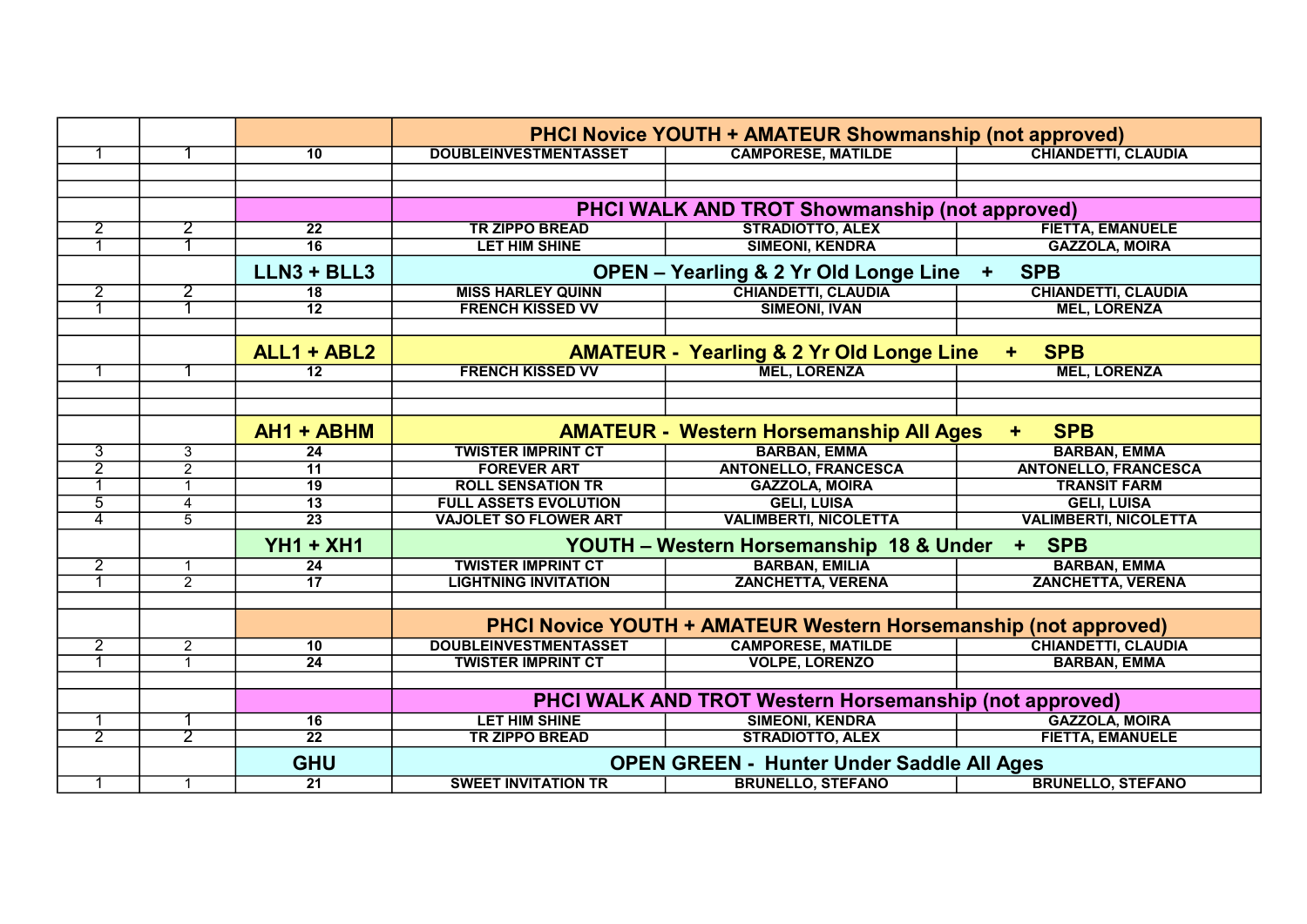|  | ABH1          | <b>AMATEUR - Hunter Under Saddle All Ages</b>                          |                           |                            |
|--|---------------|------------------------------------------------------------------------|---------------------------|----------------------------|
|  | 21            | <b>SWEET INVITATION TR</b>                                             | <b>BRUNELLO, STEFANO</b>  | <b>BRUNELLO, STEFANO</b>   |
|  |               |                                                                        |                           |                            |
|  | YBH1          | YOUTH - Hunter Under Saddle 18 & Under                                 |                           |                            |
|  | 17            | <b>LIGHTNING INVITATION</b>                                            | <b>ZANCHETTA, VERENA</b>  | <b>ZANCHETTA, VERENA</b>   |
|  |               |                                                                        |                           |                            |
|  | $YEE1 + XEE1$ | <b>YOUTH - Hunt Seat Equitation 18 &amp; Under</b><br>+ SPB            |                           |                            |
|  | 17            | <b>LIGHTNING INVITATION</b>                                            | <b>ZANCHETTA, VERENA</b>  | <b>ZANCHETTA, VERENA</b>   |
|  |               |                                                                        |                           |                            |
|  |               |                                                                        |                           |                            |
|  |               | <b>PHCI Novice YOUTH + AMATEUR Hunt Seat Equitation (not approved)</b> |                           |                            |
|  | 10            | <b>DOUBLEINVESTMENTASSET</b>                                           | <b>CAMPORESE, MATILDE</b> | <b>CHIANDETTI, CLAUDIA</b> |
|  |               |                                                                        |                           |                            |

## domenica

| <b>HOMMEL</b> | <b>MALERBA</b> |                 | <b>CAVALLO</b>                                    | <b>ESIBITORE</b>            | <b>PROPRIETARIO</b>         |
|---------------|----------------|-----------------|---------------------------------------------------|-----------------------------|-----------------------------|
|               |                | WP <sub>1</sub> | <b>OPEN - Western Pleasure All Ages</b>           |                             |                             |
|               |                | 13              | <b>FULL ASSETS EVOLUTION</b>                      | <b>SIMEONI, IVAN</b>        | <b>GELI, LUISA</b>          |
| 3             |                | 14              | <b>GG SPARK LASAN</b>                             | <b>GOZZI, GIULIA</b>        | <b>GOZZI, GIULIA</b>        |
| 4             |                | 15              | <b>JEY GIMILUNA</b>                               | <b>PUCCIARELLI, ROSELLA</b> | <b>PUCCIARELLI, ROSELLA</b> |
| 2             |                | 21              | <b>SWEET INVITATION TR</b>                        | <b>SIMEONI, RUDY</b>        | <b>BRUNELLO, STEFANO</b>    |
|               |                | <b>BWP1</b>     | <b>OPEN - SPB Western Pleasure All Ages</b>       |                             |                             |
|               |                | 11              | <b>FOREVER ART</b>                                | <b>SIMEONI, RUDY</b>        | <b>ANTONELLO, FRANCESCA</b> |
|               |                |                 |                                                   |                             |                             |
|               |                | <b>GWP</b>      | <b>OPEN GREEN - Western Pleasure All Ages</b>     |                             |                             |
| 3             | ⌒              | 14              | <b>GG SPARK LASAN</b>                             | <b>GOZZI, GIULIA</b>        | <b>GOZZI, GIULIA</b>        |
| 2             |                | 15              | <b>JEY GIMILUNA</b>                               | <b>PUCCIARELLI, ROSELLA</b> | <b>PUCCIARELLI, ROSELLA</b> |
|               |                | 16              | <b>LET HIM SHINE</b>                              | <b>SIMEONI, IVAN</b>        | <b>GAZZOLA, MOIRA</b>       |
|               |                | <b>BGWP</b>     | <b>OPEN GREEN - SPB Western Pleasure All Ages</b> |                             |                             |
|               |                | 11              | <b>FOREVER ART</b>                                | <b>SIMEONI, RUDY</b>        | <b>ANTONELLO, FRANCESCA</b> |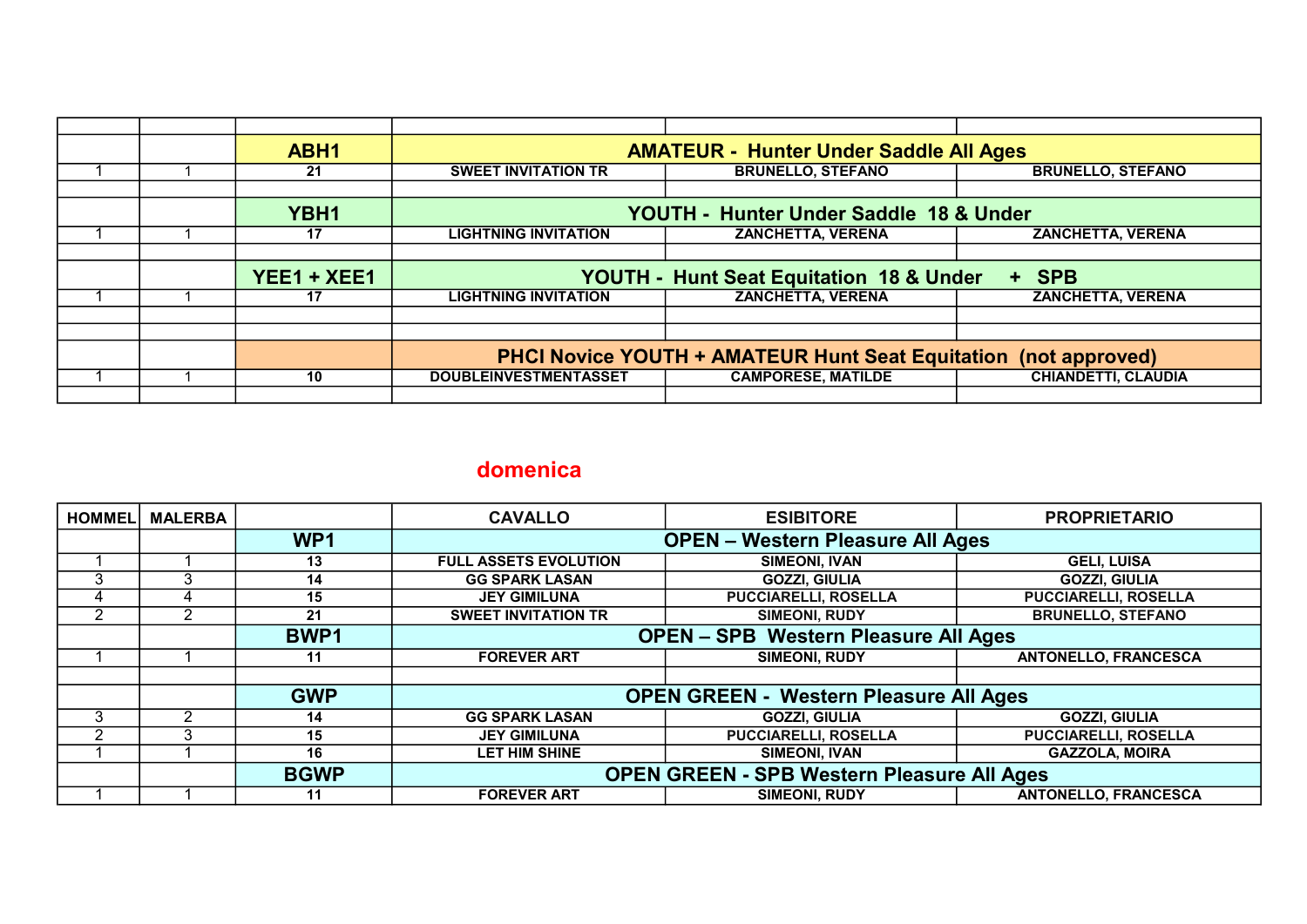|                 |                 | AWP1              | <b>AMATEUR - Western Pleasure All Ages</b>                  |                                                            |                              |  |
|-----------------|-----------------|-------------------|-------------------------------------------------------------|------------------------------------------------------------|------------------------------|--|
|                 | $\overline{2}$  | 23                | <b>VAJOLET SO FLOWER ART</b>                                | <b>VALIMBERTI, NICOLETTA</b>                               | <b>VALIMBERTI, NICOLETTA</b> |  |
| $\overline{2}$  | 1               | $\overline{21}$   | <b>SWEET INVITATION TR</b>                                  | <b>BRUNELLO, STEFANO</b>                                   | <b>BRUNELLO, STEFANO</b>     |  |
|                 |                 | <b>ABWP</b>       |                                                             | <b>AMATEUR - SPB Western Pleasure All Ages</b>             |                              |  |
| -1              | 1               | 19                | <b>ROLL SENSATION TR</b>                                    | <b>GAZZOLA, MOIRA</b>                                      | <b>TRANSIT FARM</b>          |  |
| $\overline{2}$  | $\overline{2}$  | $\overline{11}$   | <b>FOREVER ART</b>                                          | <b>ANTONELLO, FRANCESCA</b>                                | <b>ANTONELLO, FRANCESCA</b>  |  |
| $\overline{3}$  | $\overline{3}$  | $\overline{24}$   | <b>TWISTER IMPRINT CT</b>                                   | <b>BARBAN, EMMA</b>                                        | <b>BARBAN, EMMA</b>          |  |
|                 |                 | <b>YWP1</b>       | YOUTH - Western Pleasure 18 & Under                         |                                                            |                              |  |
|                 |                 | 17                | <b>LIGHTNING INVITATION</b>                                 | ZANCHETTA, VERENA                                          | <b>ZANCHETTA, VERENA</b>     |  |
|                 |                 |                   |                                                             |                                                            |                              |  |
|                 |                 | XWP1              |                                                             | YOUTH - SPB Western Pleasure 18 & Under                    |                              |  |
| -1              | $\mathbf 1$     | 24                | <b>TWISTER IMPRINT CT</b>                                   | <b>BARBAN, EMILIA</b>                                      | <b>BARBAN, EMMA</b>          |  |
|                 |                 |                   |                                                             |                                                            |                              |  |
|                 |                 |                   | PHCI Novice YOUTH + AMATEUR Western Pleasure (not approved) |                                                            |                              |  |
| $\overline{1}$  | 1               | 24                | <b>TWISTER IMPRINT CT</b>                                   | <b>VOLPE, LORENZO</b>                                      | <b>BARBAN, EMMA</b>          |  |
|                 |                 |                   | <b>PHCI WALK AND TROT Wester Pleasure (not approved)</b>    |                                                            |                              |  |
| -1              |                 | 16                | <b>LET HIM SHINE</b>                                        | <b>SIMEONI, KENDRA</b>                                     | <b>GAZZOLA, MOIRA</b>        |  |
| $\overline{2}$  | $\overline{2}$  | $\overline{22}$   | <b>TR ZIPPO BREAD</b>                                       | <b>STRADIOTTO, ALEX</b>                                    | <b>FIETTA, EMANUELE</b>      |  |
|                 |                 | <b>TRL1 + BT1</b> | <b>SPB</b><br><b>OPEN - Trail All Ages</b><br>$+$           |                                                            |                              |  |
| $\overline{2}$  | $\overline{2}$  | $\overline{13}$   | <b>FULL ASSETS EVOLUTION</b>                                | <b>SIMEONI, IVAN</b>                                       | <b>GELI, LUISA</b>           |  |
| $\overline{1}$  | $\overline{1}$  | 20                | <b>SLASH SENSATIONS</b>                                     | <b>SIMEONI, IVAN</b>                                       | <b>MEL, LORENZA</b>          |  |
|                 |                 |                   |                                                             |                                                            |                              |  |
|                 |                 |                   |                                                             |                                                            |                              |  |
|                 |                 | <b>GTR + BGTR</b> |                                                             | <b>OPEN GREEN - Trail All Ages</b><br>$\ddot{\phantom{1}}$ | <b>SPB</b>                   |  |
|                 |                 | 16                | <b>LET HIM SHINE</b>                                        | <b>SIMEONI, IVAN</b>                                       | <b>GAZZOLA, MOIRA</b>        |  |
|                 |                 |                   |                                                             |                                                            |                              |  |
|                 |                 | $AT1 + ABT$       | + SPB<br><b>AMATEUR - Trail All Ages</b>                    |                                                            |                              |  |
| 1               |                 | 19                | <b>ROLL SENSATION TR</b>                                    | <b>GAZZOLA, MOIRA</b>                                      | <b>TRANSIT FARM</b>          |  |
| $\overline{2}$  | $\overline{3}$  | 13                | <b>FULL ASSETS EVOLUTION</b>                                | <b>GELI, LUISA</b>                                         | <b>GELI, LUISA</b>           |  |
| $\overline{4}$  | $\overline{2}$  | $\overline{20}$   | <b>SLASH SENSATIONS</b>                                     | <b>MEL, LORENZA</b>                                        | <b>MEL, LORENZA</b>          |  |
| $\overline{3}$  | $\overline{4}$  | $\overline{23}$   | <b>VAJOLET SO FLOWER ART</b>                                | <b>VALIMBERTI, NICOLETTA</b>                               | <b>VALIMBERTI, NICOLETTA</b> |  |
| $\overline{DQ}$ | $\overline{DQ}$ | $\overline{24}$   | <b>TWISTER IMPRINT CT</b>                                   | <b>BARBAN, EMMA</b>                                        | <b>BARBAN, EMMA</b>          |  |
|                 |                 | <b>YT1 + XT1</b>  |                                                             | YOUTH - Trail 18&Under<br>+ SPB                            |                              |  |
| $\mathbf{1}$    | $\mathbf{1}$    | $\overline{24}$   | <b>TWISTER IMPRINT CT</b>                                   | <b>BARBAN, EMILIA</b>                                      | <b>BARBAN, EMMA</b>          |  |